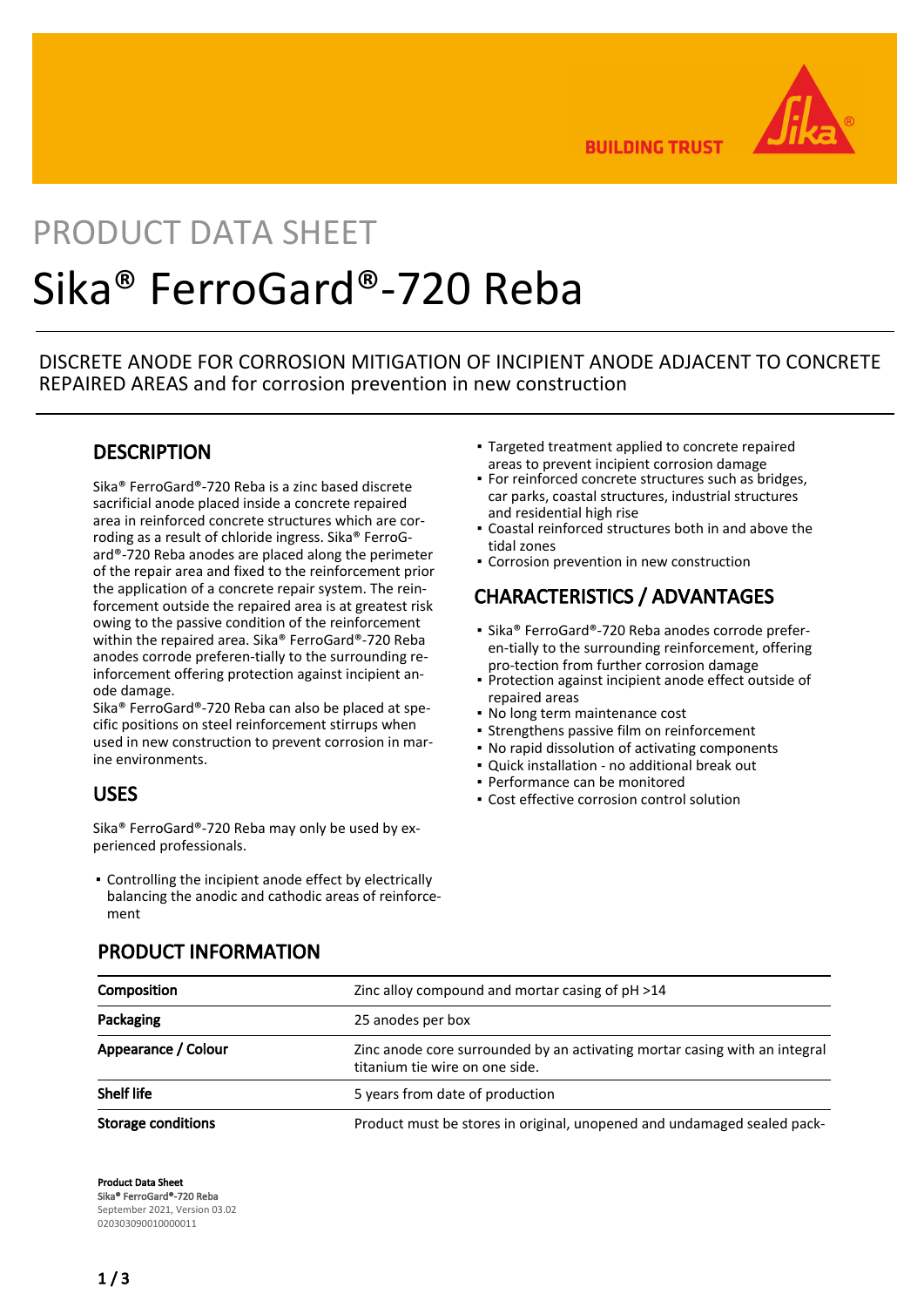|                              |                                                    | refer to packaging. Do not allow contact with oxidizing materials.                                                                                                                |  |  |
|------------------------------|----------------------------------------------------|-----------------------------------------------------------------------------------------------------------------------------------------------------------------------------------|--|--|
| Length                       | 140 mm                                             |                                                                                                                                                                                   |  |  |
| <b>Diameter</b>              | 40 mm                                              |                                                                                                                                                                                   |  |  |
| Zinc weight                  | 165 g                                              |                                                                                                                                                                                   |  |  |
| <b>TECHNICAL INFORMATION</b> |                                                    |                                                                                                                                                                                   |  |  |
| <b>Current density</b>       |                                                    | $> 0.2 - 2$ mA/m <sup>2</sup> * in corrosive environment.<br>Dependent on local conditions, including chloride concentration, con-<br>crete properties, humidity and temperature. |  |  |
| <b>SYSTEM INFORMATION</b>    |                                                    |                                                                                                                                                                                   |  |  |
| System structure             | • Sika® FerroGard®-720 Reba<br><b>Name</b>         | Other anode sizes are available with different zinc contents:<br><b>Zinc content</b>                                                                                              |  |  |
|                              | Sika <sup>®</sup> FerroGard <sup>®</sup> -710 Reba | 60 g                                                                                                                                                                              |  |  |
|                              | Sika <sup>®</sup> FerroGard <sup>®</sup> -715 Reba | 100 <sub>g</sub>                                                                                                                                                                  |  |  |

## BASIS OF PRODUCT DATA

All technical data stated in this Product Data Sheet are based on laboratory tests. Actual measured data may vary due to circumstances beyond our control.

## IMPORTANT CONSIDERATIONS

In order that suitable current flow and lifetime be achieved from the Sika® FerroGard®-720 Reba anode, certain practical considerations must be taken into consideration:

- The patch repair material cover for Sika® FerroGard®-720 Reba unit must be a minimum depth of 20 mm.
- **Concrete repairs must be undertaken in accordance** to an acknowledged national standard such as EN 1504.
- Any discontinuous reinforcement must be either electrically bonded or electrically isolated from the system negative.
- The time to achieve passivity will be dependent on site conditions. Depolarisation of treated reinforcement will be slower in moist conditions.
- Design of the galvanic protection system must be un-▪ dertaken by an experienced qualified corrosion design engineer.
- Installation must be carried out in accordance with engineers design and specification.
- When used in new construction the concrete cover must follow the project specification but must not be

lower than 50 mm.

aging in dry conditions at temperature between +5°C and +30°C. Always

# ECOLOGY, HEALTH AND SAFETY

### REGULATION (EC) NO 1907/2006 - REACH

This product is an article as defined in article 3 of regulation (EC) No 1907/2006 (REACH). It contains no substances which are intended to be released from the article under normal or reasonably foreseeable conditions of use. A safety data sheet following article 31 of the same regulation is not needed to bring the product to the market, to transport or to use it. For safe use follow the instructions given in the product data sheet. Based on our current knowledge, this product does not contain SVHC (substances of very high concern) as listed in Annex XIV of the REACH regulation or on the candidate list published by the European Chemicals Agency in concentrations above  $0,1 %$  (w/w).

**BUILDING TRUST** 

Product Data Sheet Sika® FerroGard®-720 Reba September 2021, Version 03.02 020303090010000011